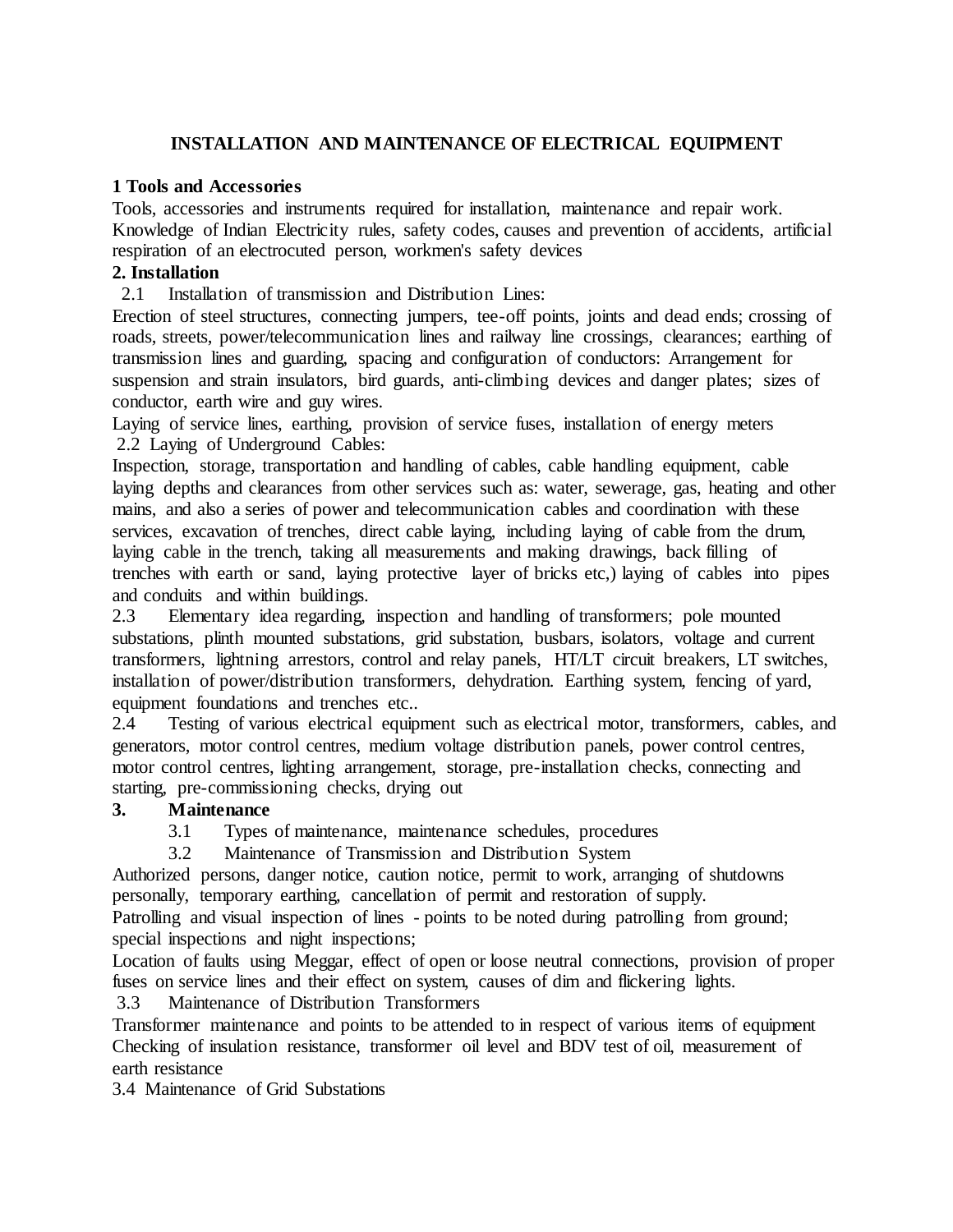Checking and maintenance of busbars, isolating switches, HT/LT circuit breakers, LT switches. Power transformers

3.5 Maintenance of Motors

Over hauling of motors, preventive maintenance, trouble shooting of electric motors

3.6 Domestic Installation

Introduction, testing of electrical installation of a building, testing of insulation resistance to earth, testing of insulation and resistance between conductors, continuity or open circuit test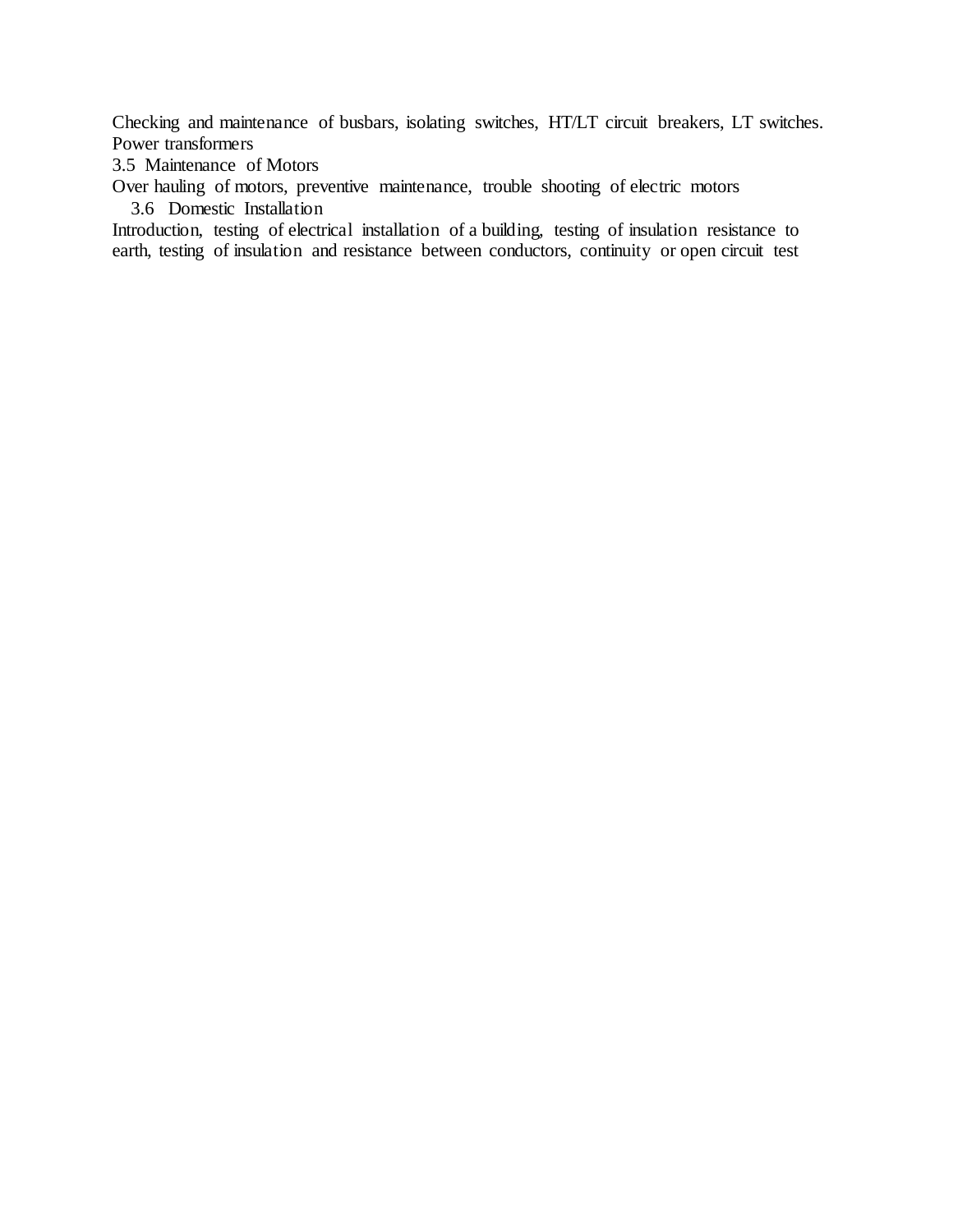#### **1 Tool and Accessories**

**Names of few tools used during installation of electrical equipments are as follows-**Screw drivers, Strippers, Hammers, Pliers, Cutters, Hacksaws, Spanners (flat, ring, socket), Files, Chisels, Taps, dies, Drills (manual, electric), Reamers, Extractor, Knives, Pipe wrenches, Centre punch, Bell and battery set, Compressing tools, Ringing tools, Crimping tools, Labelling machines, Pneumatic scrapper, Jacks, Hoisting mechanism, Files. These tools cut, strip and twist wires and will secure electrical boxes, light fixtures and switches. **The following are the areas where these tools are randomly being used.** Claw hammer for securing boxes to studs and joist. Long-nose pliers are bending wires Lineman's pliers for pulling wires and cutting Diagonal pliers for cutting in tight spaces Slotted screwdriver for securing switches and receptacles Phillips screwdriver for securing switches and receptacles 25-inch measuring tape for setting box heights and so on Keyhole saw for cutting through walls and ceilings Hacksaw for cutting flexible, armoured cable Wire stripper for stripping wire insulation Cable stripper for stripping wire insulation Flashlight for working in dark spaces Ladders for accessing overhead work Voltage tester for testing of current Receptacle analyzer for testing of electrical faults Continuity tester for testing for interruptions in the path of a current Fish tape for pulling wires through enclosed areas Conduit bender for bending metal conduit around corners Level for ensuring that equipment is installed straight and true Masonry chisels for working on exterior installations Adjustable wrench for tightening rigid conduit connectors

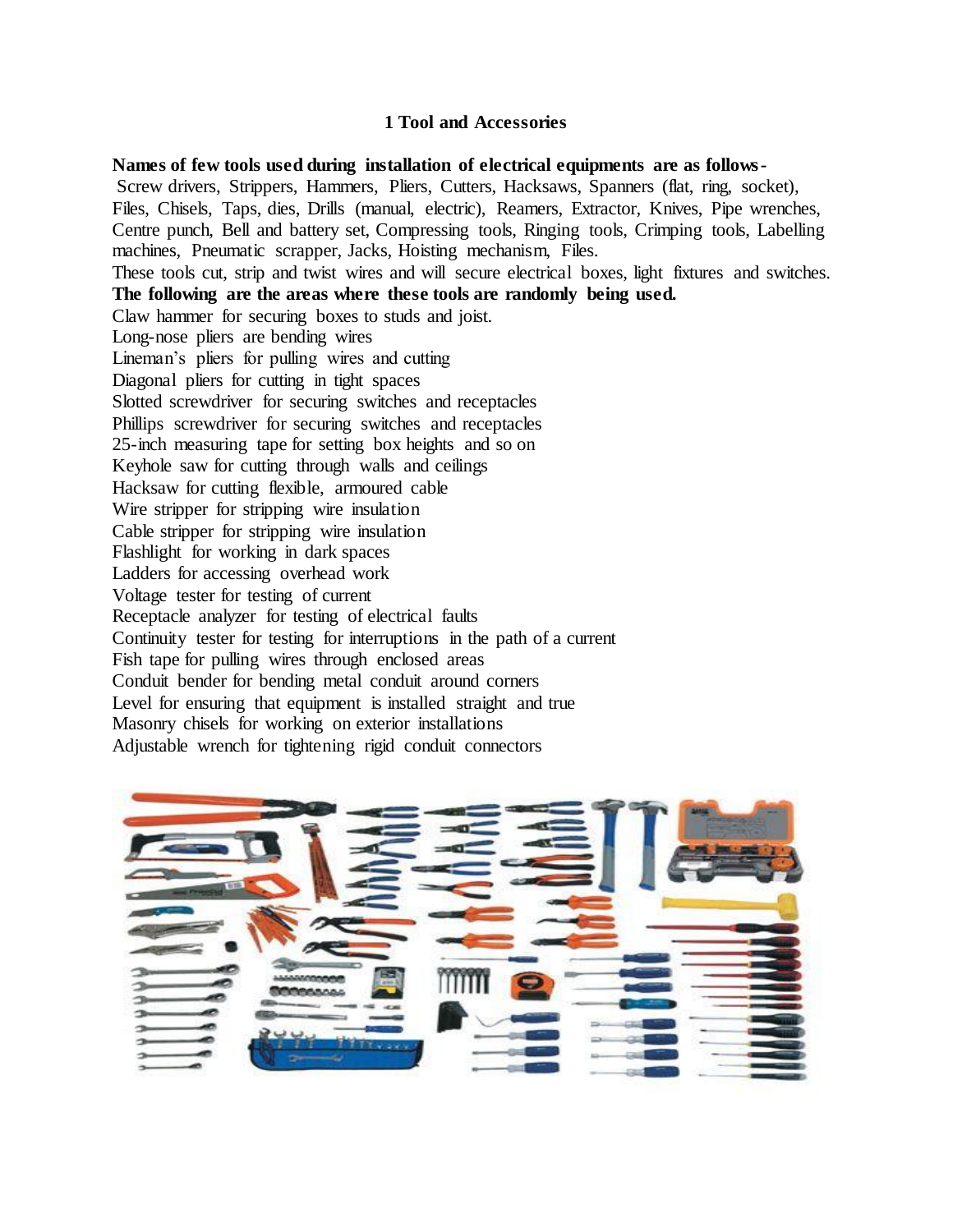#### **2 Installation**

**The process of steel fabrication** involves grinding, welding, cutting, bending, drilling, punching, burning or melting and other general crafting methods using various [high-quality](http://northern-weldarc.com/equipment/) tools and CNC [equipment.](http://northern-weldarc.com/equipment/) The entire steel fabrication process is systematic and requires utmost planning, precision, and knowledge. Steel fabricators are well aware of all the crucial steps and measures that need to be taken care of in the fabrication process. Structural steel is usually fabricated to create structures like beams, trusses, hollow sections, angles and plates. These steel members must be accurately fabricated before assembling them together. All component parts of these members are fitted-up temporarily with rivets, bolts, or small amounts of welds. Various fastening methods are employed to deliver different types of finishes. Finishing is generally performed by milling, sawing or other suitable methods. It's important to understand how structural steel structures are designed before assembling them together.

#### Construction Needs:

First and foremost, it's crucial to know the type of structure you want to construct. Commercial structures have a distinct designing process. Similarly, residential structures are totally dissimilar from industrial structures. Hence, all the structures demand different types of construction processes. Moreover, any and every type of construction process requires unique structures varying in sizes, dimensions, and designs. Each structure has to be specifically designed and fabricated before constructing and assembling them together. For any joint to be site welded, the members will have to be held securely in position such that the setup for welding is accurate and rigid.

## **Erection Techniques**:

Mobile Elevating Work Platforms (MEWPs) and cranes are predominantly used in the erection of steel structures for buildings and bridges. However, there various other techniques that are sometimes used for constructing steel bridges. Cranes are usually divided into two broad categories, mobile and non-mobile cranes. Truck mounted, crawler and all-terrain cranes are included in the first category, while tower cranes are included in the second category. The MEWPs can be used both on the ground and on the partly erected steel structure, in order to erect lighter steel elements. These MEWPs are used to access the steelwork during erection to bolt up the pieces lifted by the crane. Important measures need to be taken before using the MEWPs such as first checking if the steel structure can support the weight of the MEWP and then determining whether they should be used on the ground or on the erected structures. **Steel Erection**:

# There are four primary tasks that need to be considered before the steel erection process.

– It is extremely important to establish the foundations and confirm if they are suitable and safe for erection to commence.

– With the help of cranes or sometimes by jacking, lifting and placing components into position is essential. Additionally, to secure the components in place, bolted connections are made but they may not be fully tightened. Similarly, bracings may not be fully secured.

– Aligning the structure is essential, principally by checking that column bases are lined and leveled and columns are plumb. To allow column plumb to be adjusted, packing in beam-tocolumn connections may need to be changed.

– Last but the least, bolting-up is required, which means completing all the bolted connections to secure and impart rigidity.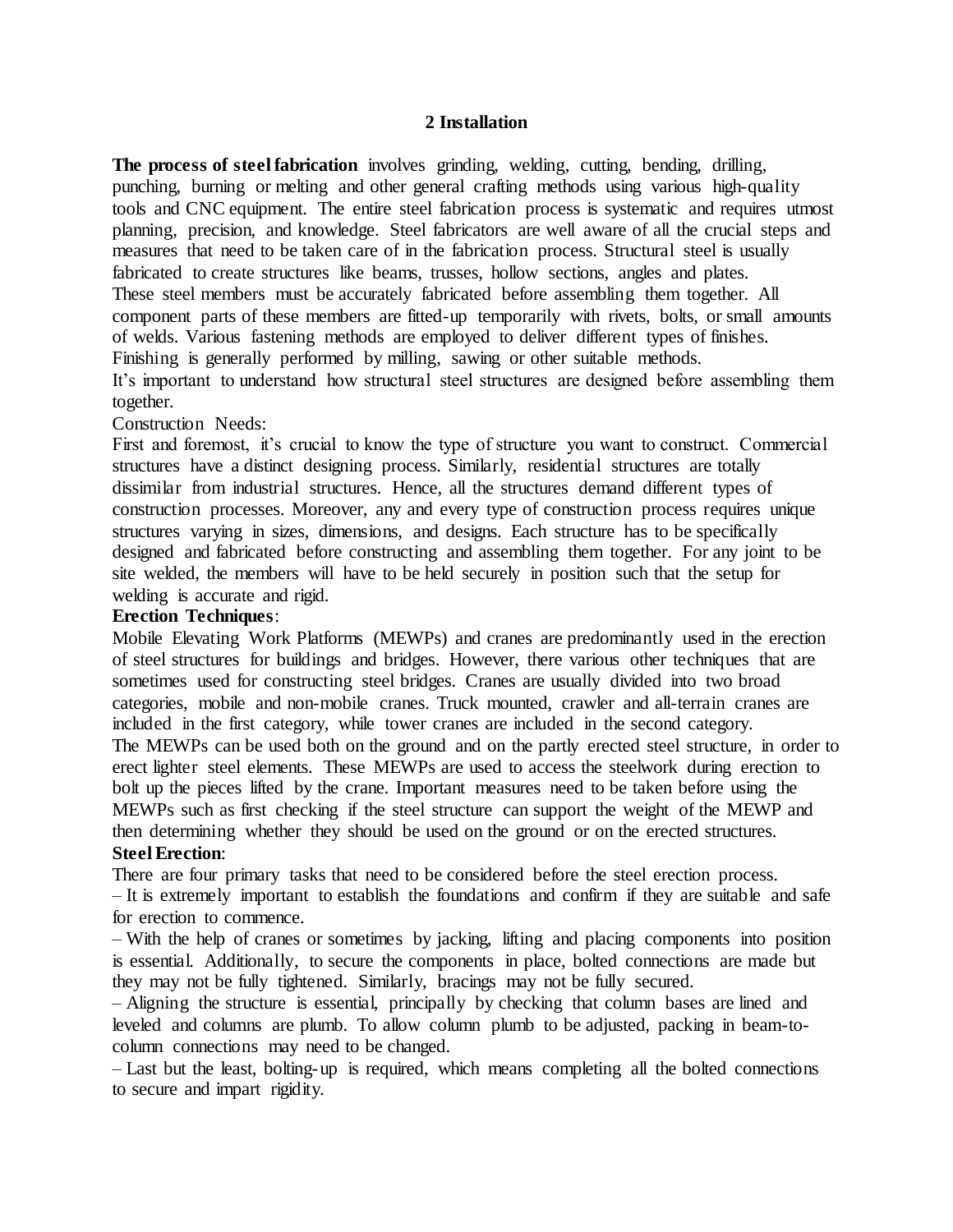Steel [fabrication](http://northern-weldarc.com/about-us/) and erecting steel structures are a lengthy process and they require immense skills, knowledge, and practice. Our steel fabricators at Northern Weldarc use the best steel fabrication tools and equipment to ensure that the fabrication and erection processes of steel structures are done with accuracy and perfection.

Steel poles are further classified as follows

*Rail Poles:* These can be of L shape, rail type and tubular shape. They are better than R.C.C. poles, light in weight and cheaper in cost. The poles are affected by atmospheric moisture, rains, etc. Hence they are always painted or coated with chemicals to avoid rusting. These are normally used for 33kV lines.

*Tubular Poles*: Tubular poles are either of swaged section (built up sections) or stripped single unit type (jointless one casting). The action of wind pressure is very low because of their circular section as compared to plain section R.C.C. poles and can be erected easily by digging pits of diameter or section slightly greater than the pole's diameter. These are normally used in hilly areas.

Cement poles are further classified as follows *R.C.C. poles*: These poles are made by reinforcing (i.e. embedding) steel rods into concrete slabs of pole shaped cylinders. These poles are of permanent nature, have a long life, remain unaffected by rain, sunlight, etc. and are heavy in weight due to the presence of concrete and steel.

*P.S.C. poles:* Pre-stressed cement concrete poles are essentially made of concrete. A frame of high tensile steel wire is inserted into a mould and stretched to a certain level. Galvanized wire is used as earth wire inside the mould. A right proportion of concrete mix is poured in the mould and a vibrator is used to compress the concrete to produce high strength PSC poles *Wooden poles* wooden poles are light in weight and cheap in comparison to all other types of poles, made up of wooden beams. These are easily affected and spoiled by atmosphere and rain water.

The term "**jumper wire**" simply refers to a conducting **wire** that establishes

an **electrical** connection between two points in a circuit. You can use **jumper wires** to modify a circuit or to diagnose problems in a circuit. The following steps outline how you can safely use **jumper wires** in different **electrical** applications.

**Bypassing** resistances, in effect, creates a short circuit. This may, in turn, cause damage and fire. **Jumper wires should** only be **used to bypass** lengths of **wire** or to simulate

switches. **Jumper wires** are simple, yet extremely valuable, pieces of test equipment.

#### **To make your own jumper wire, follow these steps:**

Cut the wire to the length you need, using a wire-cutting tool.

Strip off about 1/4- to 1/3-inch of insulation from each end.

Bend the exposed ends of wire at a right (90-degree) angle.

Minimum clearances between Electrical Lines crossing each other

| <b>Voltage</b>                                      | <b>66 KV</b>          | 132 KV                | 220 KV                | 400 KV      |
|-----------------------------------------------------|-----------------------|-----------------------|-----------------------|-------------|
| 66 KV                                               | 2.4 Meter             | 3 Meter               | $4.5$ Meter           | 5.4 Meter   |
| 132 KV                                              | 3 Meter               | 3 Meter               | $4.5$ Meter           | $5.4$ Meter |
| 220 KV                                              | $4.5$ Meter           | $ 4.5 \text{ meter} $ | $ 4.5 \text{ meter} $ | $5.4$ Meter |
| 400 KV                                              | $ 4.5 \text{ meter} $ | 5.4 Meter             | 5.4 Meter             | 5.4 Meter   |
| Permissible Min ground Clearance of Electrical Line |                       |                       |                       |             |

| $ {\bf K}{\bf V}\>$ | <b>Ground Clearance</b> | <b>Over National</b> |
|---------------------|-------------------------|----------------------|
|---------------------|-------------------------|----------------------|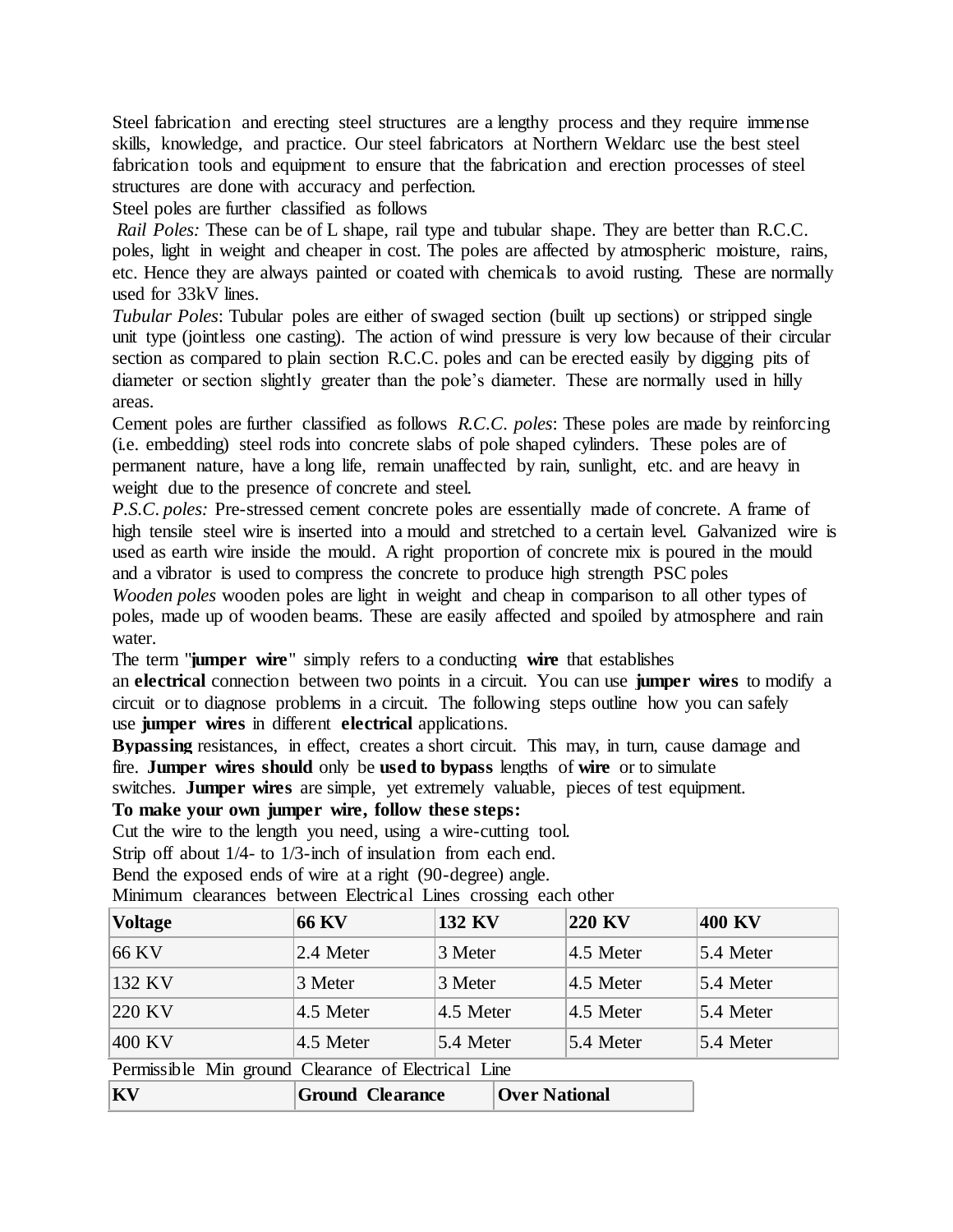|        |           | <b>Highway</b> |
|--------|-----------|----------------|
| 66 KV  | 6.1 Meter | 8.0 Meter      |
| 132 KV | 6.1 Meter | 8.6 Meter      |
| 220 KV | 7.0 Meter | 9.8 Meter      |
| 400KV  | 8.8 Meter | 10.8 Meter     |

## **2.3 Earthing of transmission line**

We should probably earth each tower of an electrical [transmission](https://www.electrical4u.com/transmission-line-in-power-system/) line. We must measure footing [resistance](https://www.electrical4u.com/electrical-resistance-and-laws-of-resistance/) of each tower. We should take the footing resistance of tower in dry season before stringing the earth wire and/or OPGW (where OPGW is applicable). In any circumstances footing resistance of the tower will not be more than 10 ohms.

We should use either pipe earthing or counterpoise for **earthing of the electrical transmission line tower**. The tower earthing lug should extend beyond the concrete base of the tower leg. We also use lug connector in case of counterpoise earthing. Logically we should pipe earthing to any of the four legs of a tower but practically we should provide earthing to that leg which is specifically marked for providing earthing. Generally the leg members of that leg is marked with capital letter A. It's a normal practice to avoid mistakes by tower erection gang. In case of river crossing and railway crossing towers we provide earthing at diagonally opposite two legs of a tower.

### Let us now discuss these **two types of earthing one by one**.

### *Pipe Earthing* of Electrical Transmission Tower

In case of pipe earthing system we use galvanized steel pipe of diameter 25 mm and of length 3 meters. We bury the pipe vertically in the soil in such a manner that the top of the pipe shall be 1 meter below the ground level. Where the tower stands on rock we have to bury the earthing pipe in damp soil available nearer to the tower.

Then we connect the tower leg with the pipe with the help of galvanized steel tape of suitable cross section. In that case we have to bury the steel tape in a groove cut on the rock and adequately protect the steel tape from damage.

### **2.4 Guarding:**

A guarding is provided for the safety of life, installation, and communication circuits.

The guarding for 11 KV lines is provided at road crossings, canal crossings, railway crossing, crossing over lt lines or communication lines.

Regarding guarding of line crossings or approaching each other IER 87 provides all-important guidelines, IER(Indian Electricity Rule) 88 provides that every guard wire shall be connected with the earth at each point at which electrical continuity is broken.

Every guard wire should have sufficient current-carrying the capacity to ensure the circuit rendering dead, without risk of fusing of the guard wire or wires till the contact of any line wire has been removed.

#### **Introduction to Choosing Electrical Wire Size**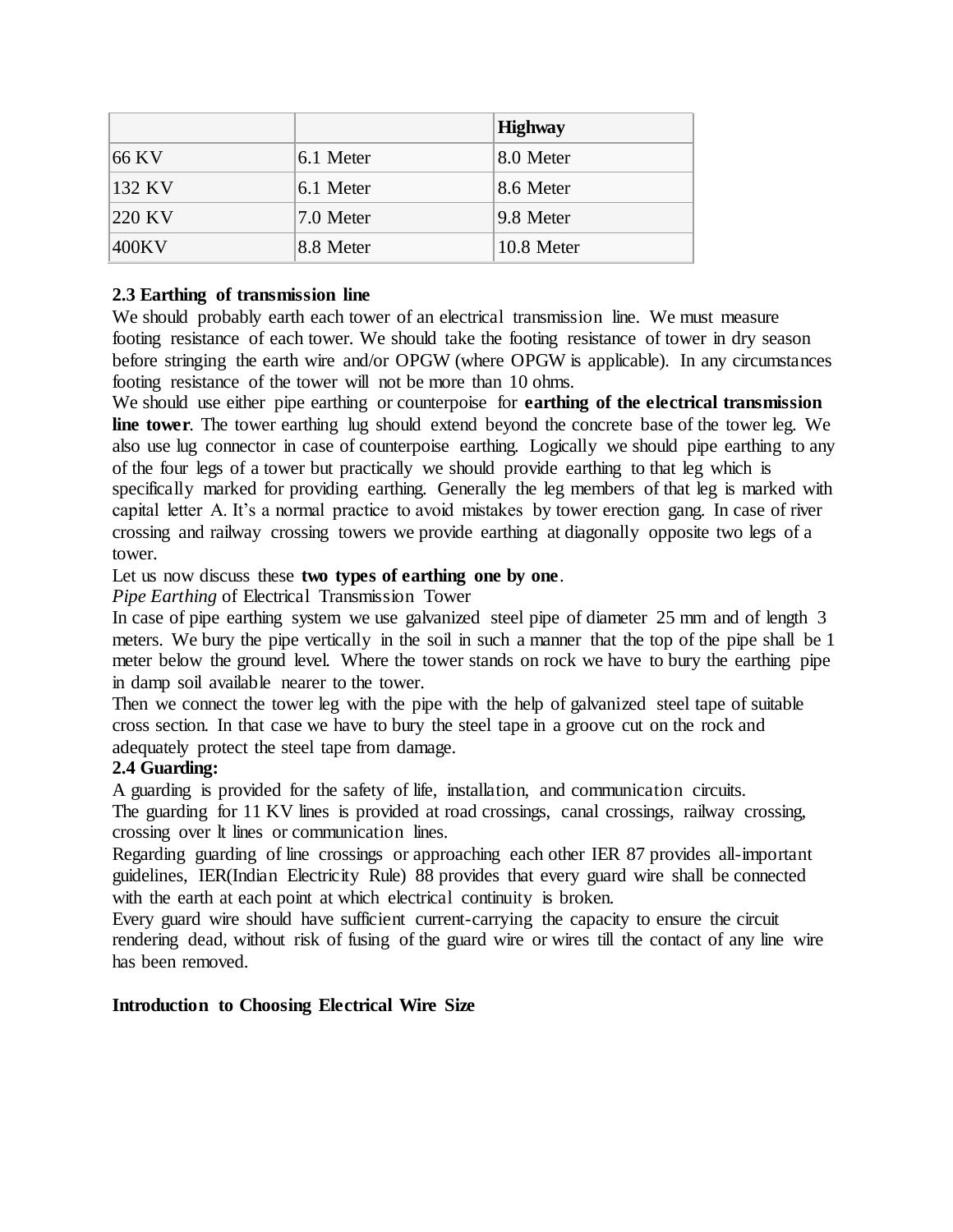

It's not as difficult as one may think to get a reasonable handle on the electrical service capacity at a building without sophisticated analysis. But there are some pitfalls that can make for big mistakes in your guess at the service ampacity for a property, and the process itself is dangerous. In answering the question "How do I determine the service amperage?" start by taking a look at the service entry cables outside and at their entry into the electrical panel.

A quick look can tell us if the property is served by 240V or only a 120V service, even before measuring the gauge or wire thicknesses that we discuss below.

In the photo above on this page we can see a three wire mast-head, suggesting that the building has a 240V service. But we did not like the position of that weather-head, and we considered that water may be entering the SEC.

**The amperage provided by the electrical service entrance cable** is a function of its materials and diameter. Often the actual cable type and size is printed right on the cable insulation.

Otherwise some rough measurements of cable diameter are in order.

If, inside the panel, the inspector could see the ends of the entrance cable [Figure at left], measure metal wire diameter, and if the inspector knew the manufacturer of the cable and its specifications, a certain identification of the cable's ampacity could be made.

However a safer, faster and common practice is to examine the exterior of the cable at a point outside of the electric panel.

Many SECs include printing right on the external jacket of the cable that will tell you the number of conductors, the metal (AL or CU), and the wire size.

**Watch out**: Make sure you look at both outside (mast head down to meter) and inside (from meter into service panel).

They may be different! Inside the panel, stripped of ground and insulation, you may see only wires as in Figure 3. Don't confuse guides for external measurements of the whole cable with inpanel measurements of the wires themselves.

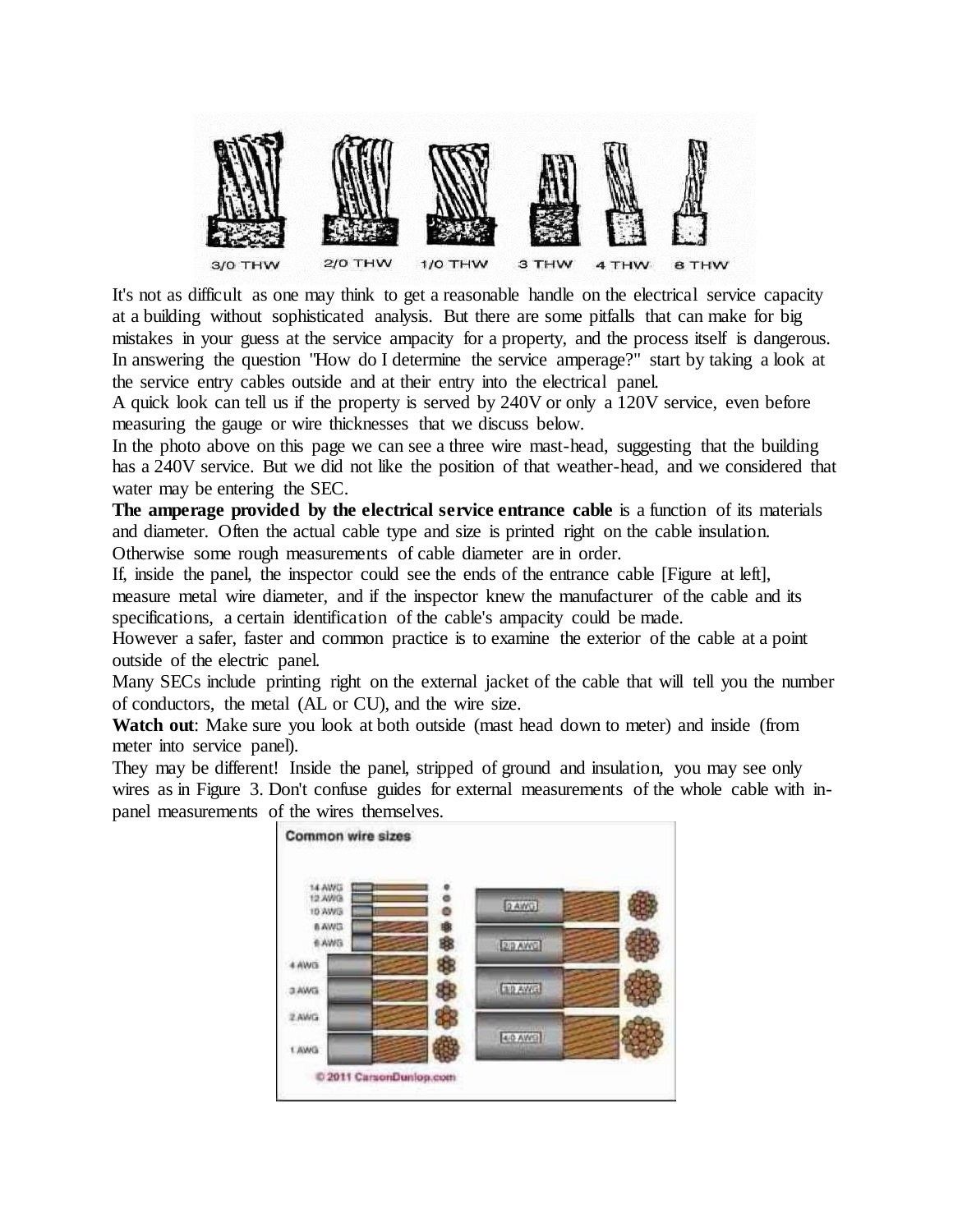Static Shielding is also termed as **Guard** Ring. This method uses a large metal ring surrounding the bottom insulator unit and connected to the **line**. Equalizing the voltage drop across each insulator unit and protects the insulator against flash over.

Laying Of Underground Cables

[Underground cables](http://www.electricaleasy.com/2017/03/underground-power-cables.html) are, of course, meant to be installed or laid under the ground. The reliability of underground cable network highly depends upon proper laying of cables, quality of cable joints and branch connections etc. There are three main **methods of laying underground cables**, which are  $-$  (i) direct laying, (ii) draw-in system and (iii) solid system. These three methods are explained below with their advantages and drawbacks

Direct Laying Of Underground Cables

This method is the most popular as it is simple and cheap. The cables to be laid using this method must have the serving of bituminised paper and hessian tape so as to provide protection against corrosion and electrolysis. The **direct laying procedure** is as follows.



*Laying Procedure*

A trench of about 1.5 meters deep and 45 cm wide is dug.

Then the trench is covered with a 10 cm thick layer of fine sand.

The cable is laid over the sand bed. The sand bed protects the cable from the moisture from the ground.

Then the laid cable is again covered with a layer of sand of about 10 cm thick.

When multiple cables are to be laid in the same trench, a horizontal or verticle spacing of about 30 cm is provided to reduce the effect of mutual heating. Spacing between the cables also ensures a fault occurring on one cable does not damage the adjacent cable.

The trench is then covered with bricks and soil to protect the cable from mechanical injury.

*Advantages*

Simpler and cheaper than the other two methods

Heat generated in cables is easily dissipated in the ground.

*Disadvantages*

To install new cables for fulfilling an increased [load demand,](http://www.electricaleasy.com/2016/01/variable-loads-on-power-system.html) completely new excavation has to be done which costs as much as the new installation.

Alterations in the cable network are not easy.

Maintenance cost is higher.

Identifying the location of a fault is difficult.

This method cannot be used in congested areas such as metro cities where excavation is too expensive.

*Draw-In System*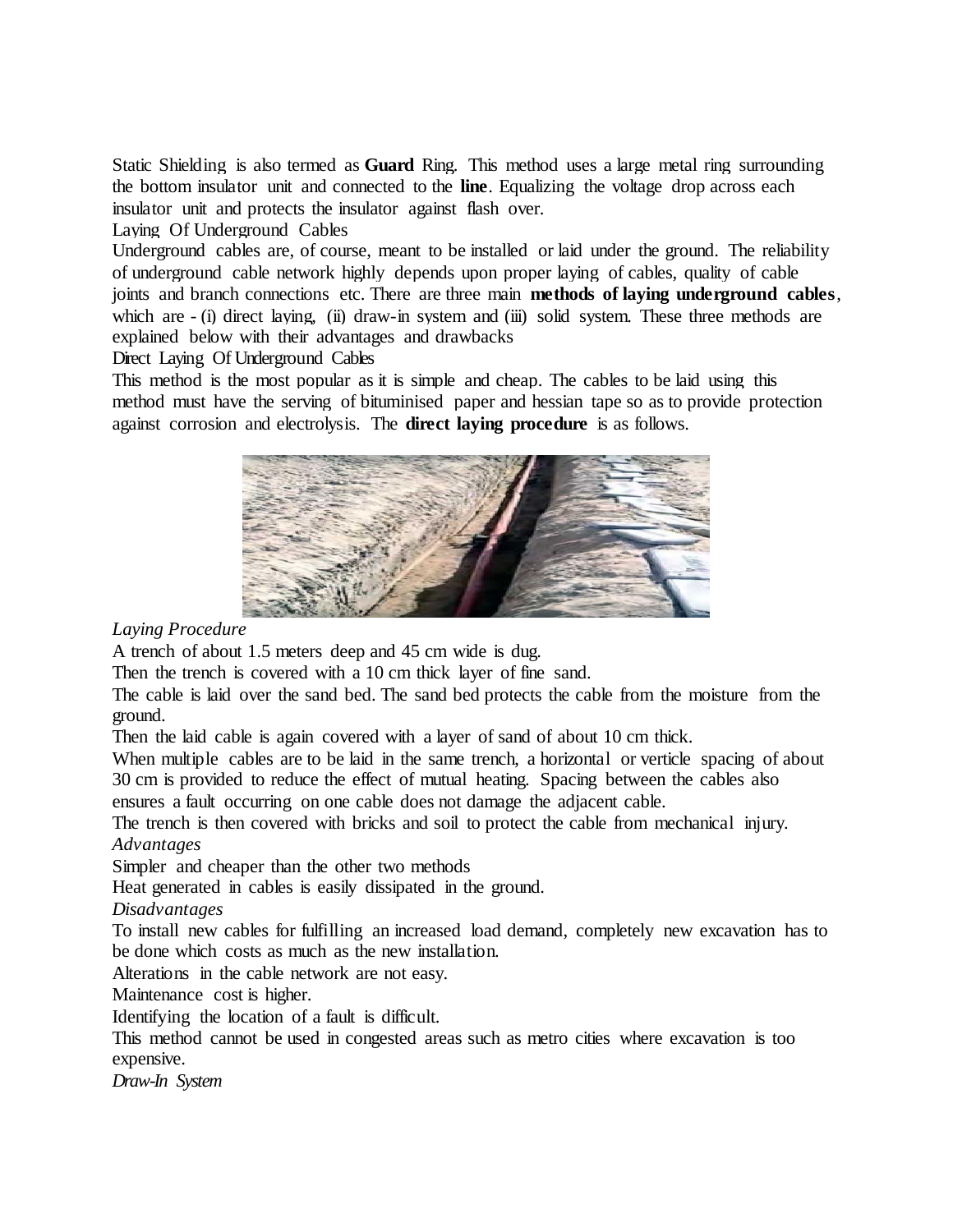In this method, cast iron or concrete pipes or ducts are laid underground with manholes at suitable positions along the cable route. The cables are then pulled into the pipes from the manholes. Usually, an additional pipe/duct is also provided along with the three cable ducts for carrying relay protection connections and pilot wires. Distance between the manholes should be such that pulling in the cables is easier. At corners or while changing the direction of route, radius of the corners must be longer. The cables that are to be laid in this way need not be armoured but must be provided with the serving of hessian and jute in order to protect them when being pulled.



### *Advantages*

Repairs, additions or alterations to the cable network can be easily made from manholes without re-excavation.

In this method, as the cables need not be armoured, the cable jointing procedure becomes simpler.

Maintenance cost is quite lower.

Fewer chances of fault occurrence due to the strong mechanical protection provided by the system.

#### *Disadvantages*

The initial cost is very high.

Due to unfavourable conditions for dissipation of heat, current carrying capacity of the cables is reduced.

#### **Solid System**

In this method, the cable is laid into troughing of cast iron, stoneware, asphalt or treated wood. When the cable is laid into the position, the troughing is filled with a bituminous of asphaltic compound and then covered over. Cables to be laid in this manner could be just lead covered as the troughing provides a good mechanical protection.

This method is very rarely used nowadays as it is more expensive and requires skilled labour and favourable weather conditions.

### **2.5 Transformers**

Standard transformer tests performed for each unit include the following-

Ratio, for voltage relationship

Polarity for single- and 3- phase units, phase relationship for three phase units.

Excitation current, which relates to efficiency and verifies that core designis correct.

No-load core loss, which also relates to efficiency and correct core design.

Load loss which is directly relates to transformer efficiency.

Regulation which determines voltage drop when load is applied.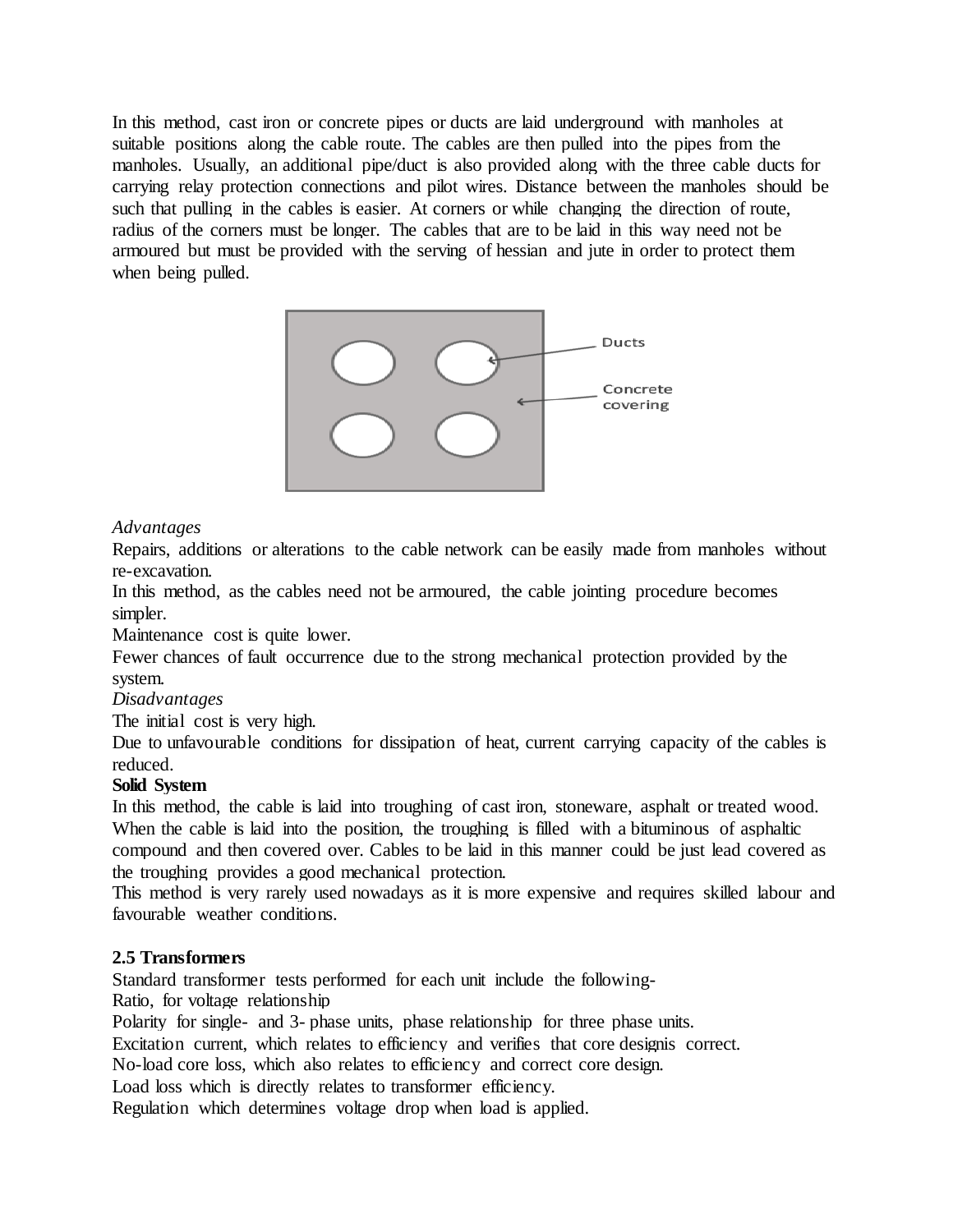Applid and induced potentials, which verify dielectric strength.

#### Pole Mounted Substation

Such substations are used for supporting distribution transformers having the capacity up to 250 KVA. Such types of transformers are the cheapest, simplest, and smallest of distributions. All the equipment is the outdoor type and mounted on the supporting structures of high tension distribution line. Triple pole mechanically operated switch used for switching on and off the high tension transmission line.

HT fuse is used for protection of the high tension transmission line. For controlling the low tension lines, low tension switches along with fuses is equipped. Lightning arresters are equipped over the high tension line for the protection of the transformers from the surges. Pole-Mounted substations are earthed at two or more places.



## *Pole-Mounted Outdoor Substation*

The transformers having a capacity up to 125 KVA are mounted on the double pole structure and for the transformer having a capacity between 125 to 250 KVA 4-pole structure with the suitable platform is used. Such types of the substation are placed in very thickly populated location. Their maintenance cost is low, and by using a large number of the substation in a town, it is desirable to lay the distributors at a lower cost. But when the number of transformers is increasing, total KVA is increased, no load losses in increases and the cost per KVA increases. Foundation Mounted/ Plinth Substation

In foundation mounted substation all the equipment area assembled and the substations are embedded by the fence for safety purpose. The equipment required for such type of substations are heavy, and hence the site selected for such type of substation must have a good path for heavy transport. Foundation mounted outdoor substation is shown in the figure below.



*Foundation-Mounted Outdoor Substation*

Advantages of Outdoor Substation

The outdoor substations have the following main advantages. These are

All the equipment in the outdoor substations is within view, and therefore fault location is easier.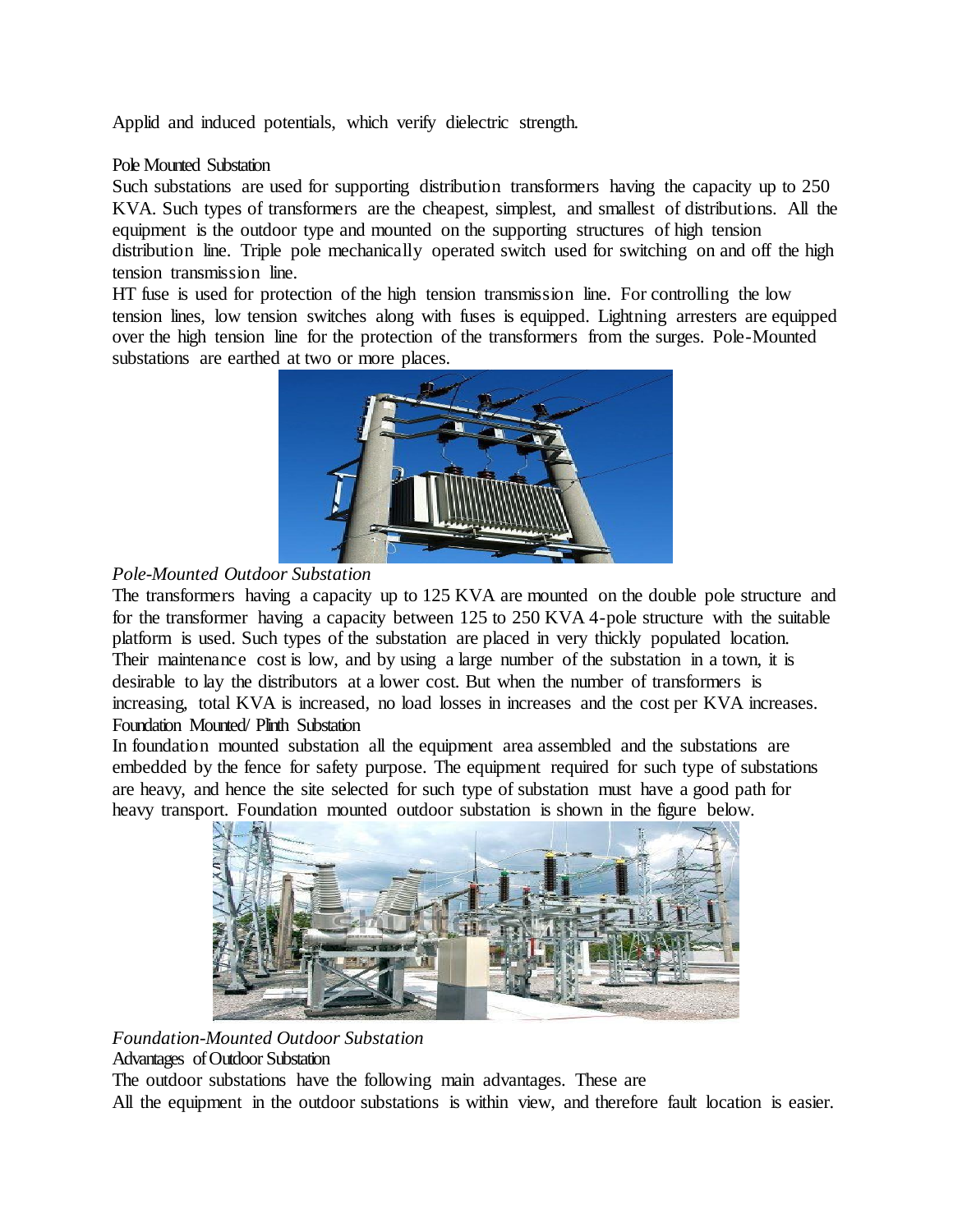The expansion of the installation is easier in the outdoor substations.

The time requires in the construction of such substations is lesser.

The smaller amount of building material like steel, concrete is required.

The construction work required is comparatively less, and the cost of the switchgear installation is also very low.

Repairing work is easy, and proper space is provided between the apparatus so that the fault occur at one point will not be carried over to another point.

#### Disadvantages of Outdoor Substation

More space is required for the outdoor substations.

Protection devices are required to be installed for the protection against lightning surges.

The length of the control cables increases which increase the cost of the substation.

#### **Grid Substation-**

In electrical grid station is an interconnection point between two transmission ring circuits, often between two geographic regions.

#### **Busbars**

Busbars are made up of copper material having rectangular strips of sufficient thickness depending upon how much current is to be carried by it. Bus bars are sources of infinite electrical power from where supply to different feedres is provided.

#### **Isolators**

These are essentially off load devices although they are capable of dealing with small charging currents of bus bars and connections.

*Isolator design is considered in the following aspects:*

Space factor, Insulation security, standardization, easy of maintenance. *Types* 

Horizontal isolator, vertical isolator types and moving bushing types.

#### **Voltage and current transformer**

Voltage transformer is used to measure high value of transmission voltage. It is of step down type high voltage is converted into low value then it is measured using voltmeter.

Current transformer is of step up type it convert large value of current into small this reduced value of current is measured using ammeter.

#### Lightening Arrestors

These provide a means by which lightning currents may enter or leave the earth without passing through the circuitry to be protected. The lightening arresters or surge diverter is a protective device, which conducts the high voltage surges on the power system to the ground. Types of lightening arresters

Rod arresters

Horn gap arresters

Multigap arresters

Expulsion type lightening arresters.

Valve type lightening arresters

## **Control and relay panels, HT/LT circuit breakers, LT switches**

Control and relay panels are used in substation for controlling and protecting the transmission and distribution line as well as transformer. This panel consists of the metering instruments to note down the value of voltage, current and frequency etc. Also rely which are connected ensures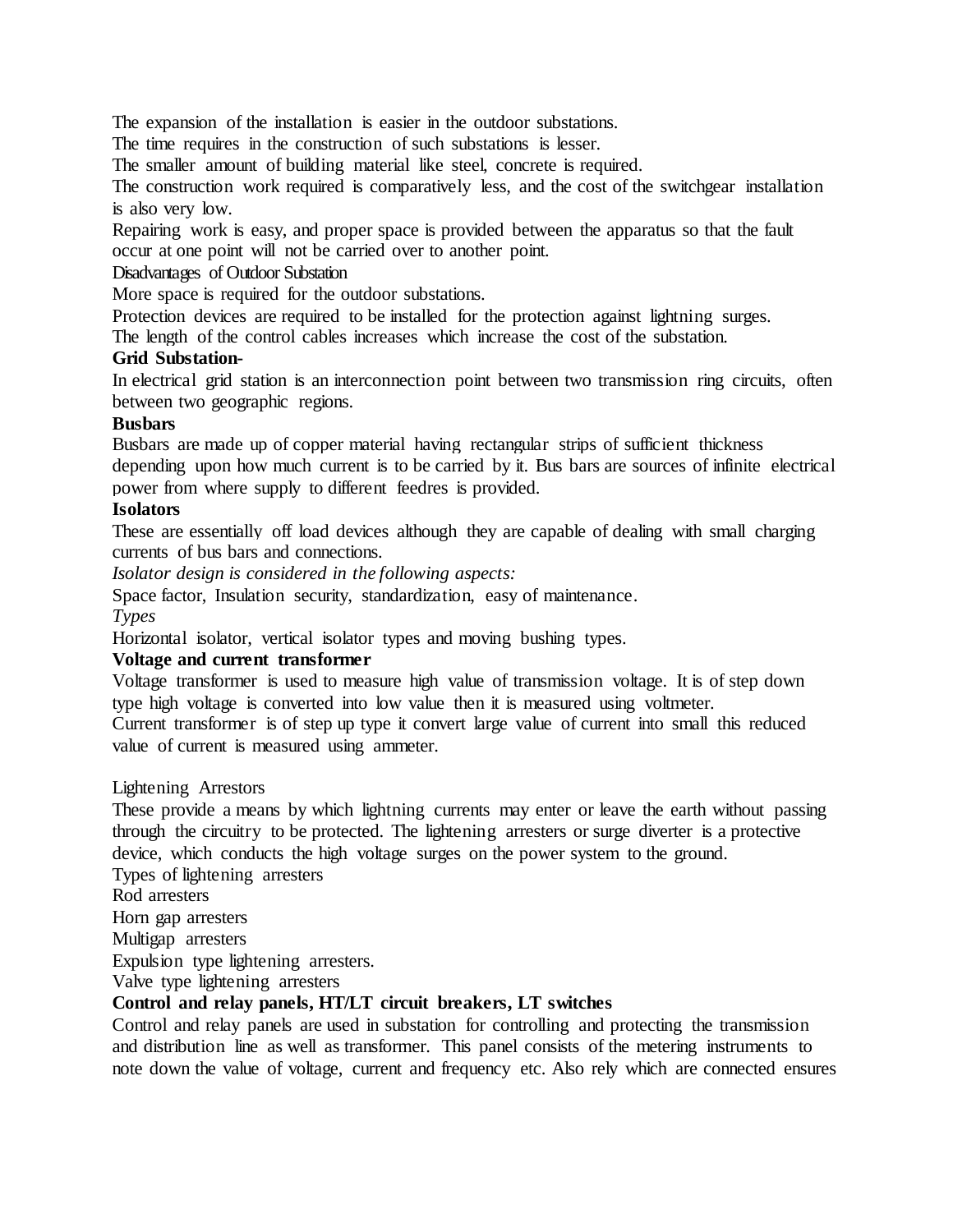that during a fault condition they trip the circuit thereby preventing damage to the electrical equipment.

#### **Installation of Power/Distribution transformer Site consideration**

- 1 Selection of location
- 2 Foundation preparations
- 3 Structural supports

## **Steps while installing a transformer**

1 Preliminary inspection upon receipt of transformer

- 2 Handle and Lift with care
- 3 Plans for prevention of contaminants
- 4 Making connections with work
- 5 Controlling sound level
- 6 Making sure the transformer are grounded

### **Dehydration**

Dehydrating breathers are used to prevent the normal moisture in the air from coming in contact with the oil in electrical equipments as the load or temperature changes. This reduces the dehydration of the oil and helps to maintain its insulation.

Dehydrating breathers are filled with silica gel.

## **Fencing of Yard**

It is done to prevent unauthorized persons from gaining access to substation or transformer. This ensures safety of the equipment as well as the person/animal who may accidently come in to contact with high voltage electrical appliances and may receive a fatal shock.

# **Testing of various electrical equipments**

## **Electrical Motors**

*Various test conducted on electrical motors*

### **1. Types Tests**

**-**Measurement of stator and rotor resistance

- Open circuit ratio test
- No load current, voltage, power input and speeds.
- Locked rotor test.
- Heat run test for determining temperature rise.
- High voltage test.
- Overload test
- Reduced voltage test at no- load.

### **2. Routine Tests:**

- High voltage tests.
- Insulation and resistance measurement.
- Locked rotor Test.
- Open circuit voltage.

### **3. Special Tests:**

- Shunt voltage measurement.
- Sound level measurement
- Stability of motor to PWM supply.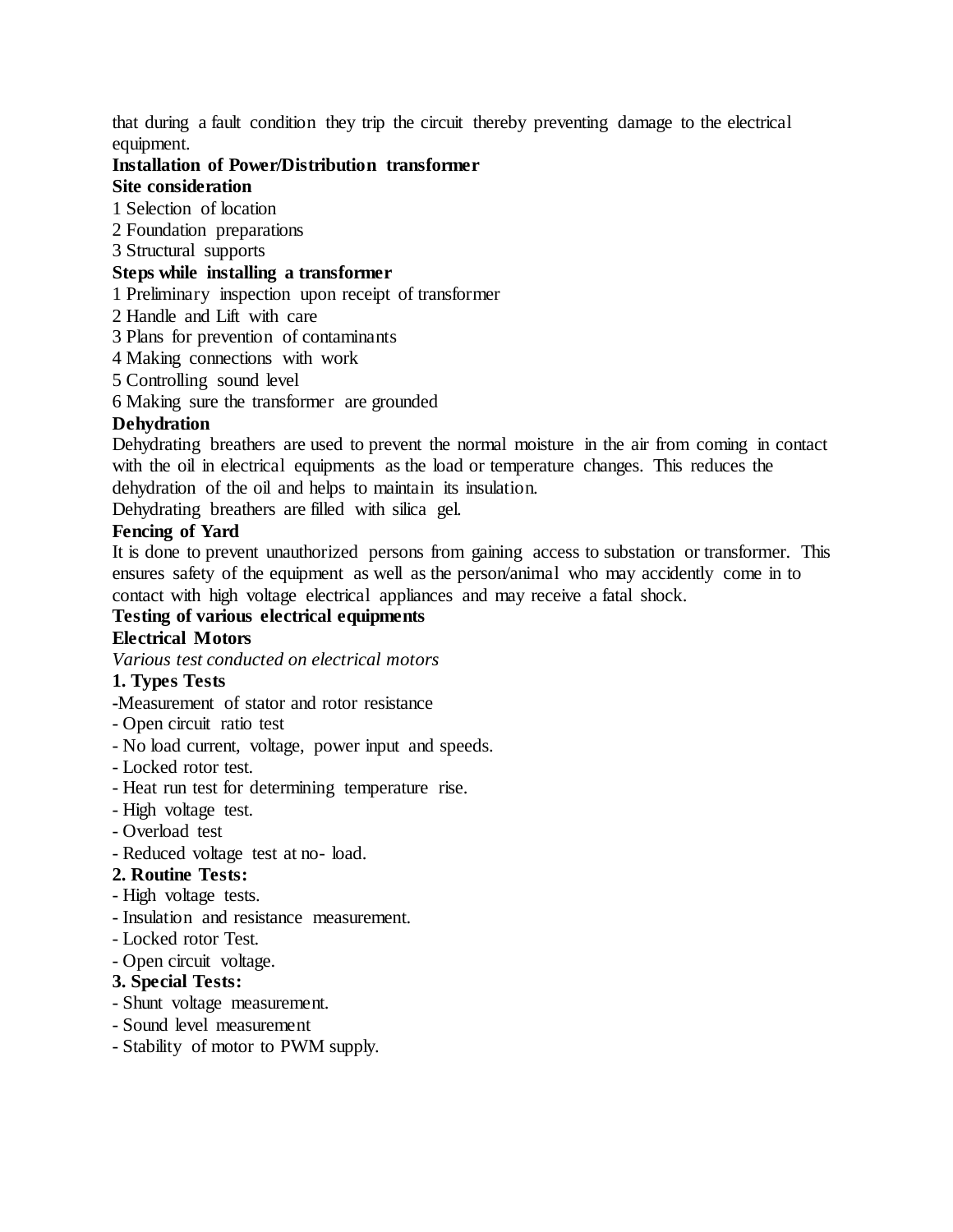#### **3 Maintenance**

#### **Maintenance**

**General** - This document is intended to establish standard practice as well as to give general advice and guidance in the maintenance of electrical equipment owned and operated by the Bureau of Reclamation. Specific technical details of maintenance are included in other documents which are referenced in this document

Repair and maintenance of lines is very important for uninterrupted supply of electricity. Maintenance is done primarily twice a year, once before monsoon and the next is done after monsoon to see if any breakdown has occurred in the line. Line patrolling, maintaining ground clearance, replacement of insulators, restringing of lines, replacement of burnt jumpers, replacement of damaged conductor, replacement of damaged pole, etc. are some of the cheeks performed during maintenance. Proper maintenance of line improves its life drastically. SESSION 1: PREPARATION FOR REPAIR AND MAINTENANCE OF POWER DISTRIBUTION LINES

Materials and Accessories used in Power Distribution In this section, we will discuss some materials and accessories used in power distribution. Poles (Supports) The poles or supports are classified according to the material used for it: y Steel y Cement y Wood

Maintenance recommendations are based on industry standards and experience in Reclamation facilities. However, equipment and situations vary greatly, and sound engineering and management judgment must be exercised when applying these recommendations. Other sources of information must be consulted (e.g., manufacturer's recommendations, unusual operating conditions, personal experience with the equipment, etc.) in conjunction with these maintenance recommendations.

### **Maintenance Objectives**

### **-** To maximize Production

- Reduce breakdown and emergency shutdowns.
- Optimizing resources utilization.
- Improving equipment efficiency and reducing scrap rate
- optimizing the useful life of equipment.

#### **Types of Maintenance**

- a) Run to failure Maintenance (RTF)
- b) Preventive Maintenance (PM)
- c) Corrective Maintenance (CM)
- d) Improvement Maintenance (IM)
- e) Predictive Maintenance (PDM)

**Preventive Maintenance Preventive maintenance (PM)** is the practice of maintaining equipment on a regular schedule, based on elapsed time, run-time meter readings, or number of operations. The intent of PM is to "prevent" maintenance problems or failures before they take place by following routine and comprehensive maintenance procedures. The goal is to achieve fewer, shorter, and more predictable outages. **Some advantages of preventive maintenance are:**

• It is predictable, making budgeting, planning, and resource leveling possible.

• When properly practiced, it generally prevents most major problems, thus reducing forced outages,